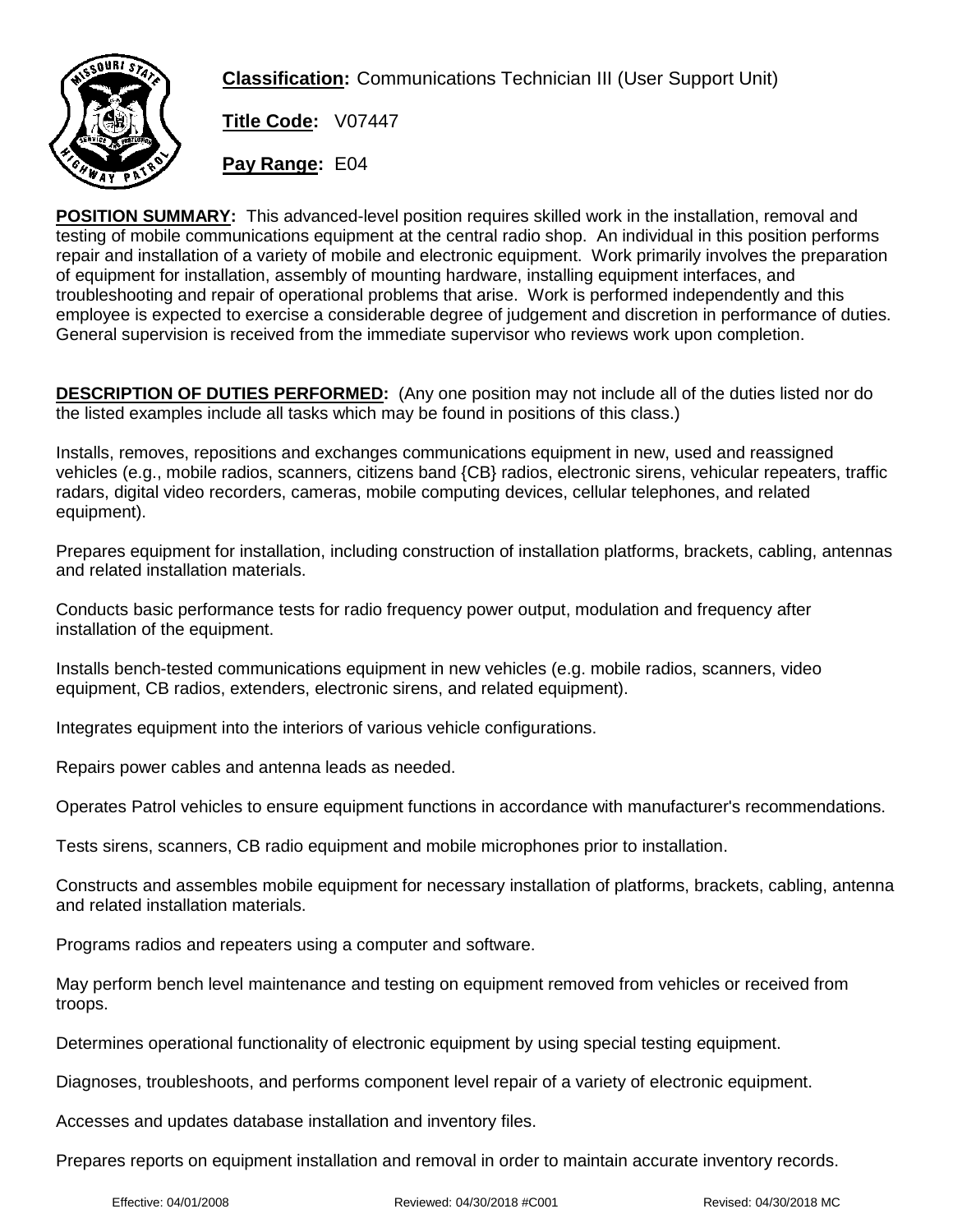May assist with custom installation projects and serve as lead worker for other communications technicians within USU.

Perform job related travel, as needed.

Performs other related work as assigned.

**REQUIRED KNOWLEDGE, SKILLS, AND ABILITIES:** Thorough knowledge of the basic principles of installing commercial mobile radio equipment.

Thorough knowledge of direct current (DC) electronics as it applies to mobile radio equipment.

Thorough knowledge pertaining to the theory of operation of radio transceivers and associated components (e.g. antennas, transmission lines, power supplies, etc.)

Thorough knowledge of the policies and procedures of the Infrastructure Support Unit (ISU), Operations Unit (OPS) and the USU of the Communications Division and how they cooperatively support the general responsibilities of the division.

Considerable skill and knowledge in the use of tools essential in the removal and installation of communications equipment.

Possess dexterity in moving from one part of a vehicle to another and in handling small tools and parts.

Possess successful time management techniques and organizational skills.

Ability to train and assist others in complex technical functions.

Ability to analyze and diagnose malfunctions of electronic equipment used in vehicles and perform corrective repairs.

Ability to read schematic diagrams and identify circuit components and their function.

Ability to disconnect, remove and transport mobile radio transmitters and associated equipment from the trunk or under dash area of a mid-sized vehicle.

Ability to safely operate small power tools and various hand tools used in the installation process.

Ability to safely use soldering iron and electronic testing equipment associated with the communications trade.

Ability to follow precise and detailed installation procedures. Ability to gather, assemble, correlate and analyze facts to be incorporated into reports.

Ability to work in varying temperature extremes both inside and outdoors.

Ability to lift and position equipment weighing 50 pounds (e.g., spare tires and trunk mounted communications equipment, etc.).

Ability to operate a motor vehicle in accordance with Missouri State Highway Patrol policy and State of Missouri statutes, to include any Patrol assigned vehicle with the responsibility for its upkeep and basic maintenance.